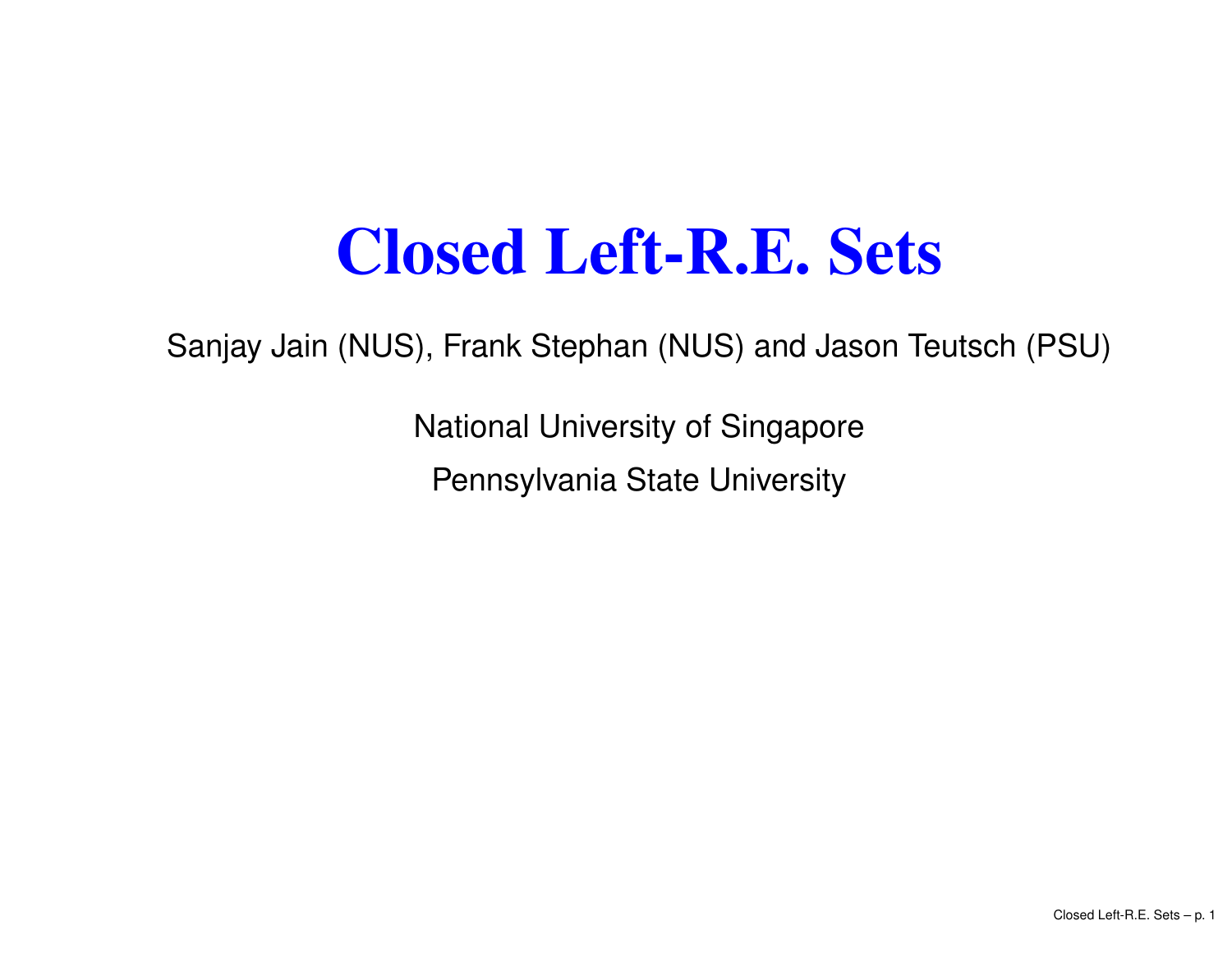## **Content**

- 1. R.e. and left-r.e. sets
- 2. Reducibilities considered
- 3. Closed left-r.e. sets
- 4. Cohesive sets and r-cohesive sets
- 5. Weakly 1-generic sets
- 6. Kolmogorov complexity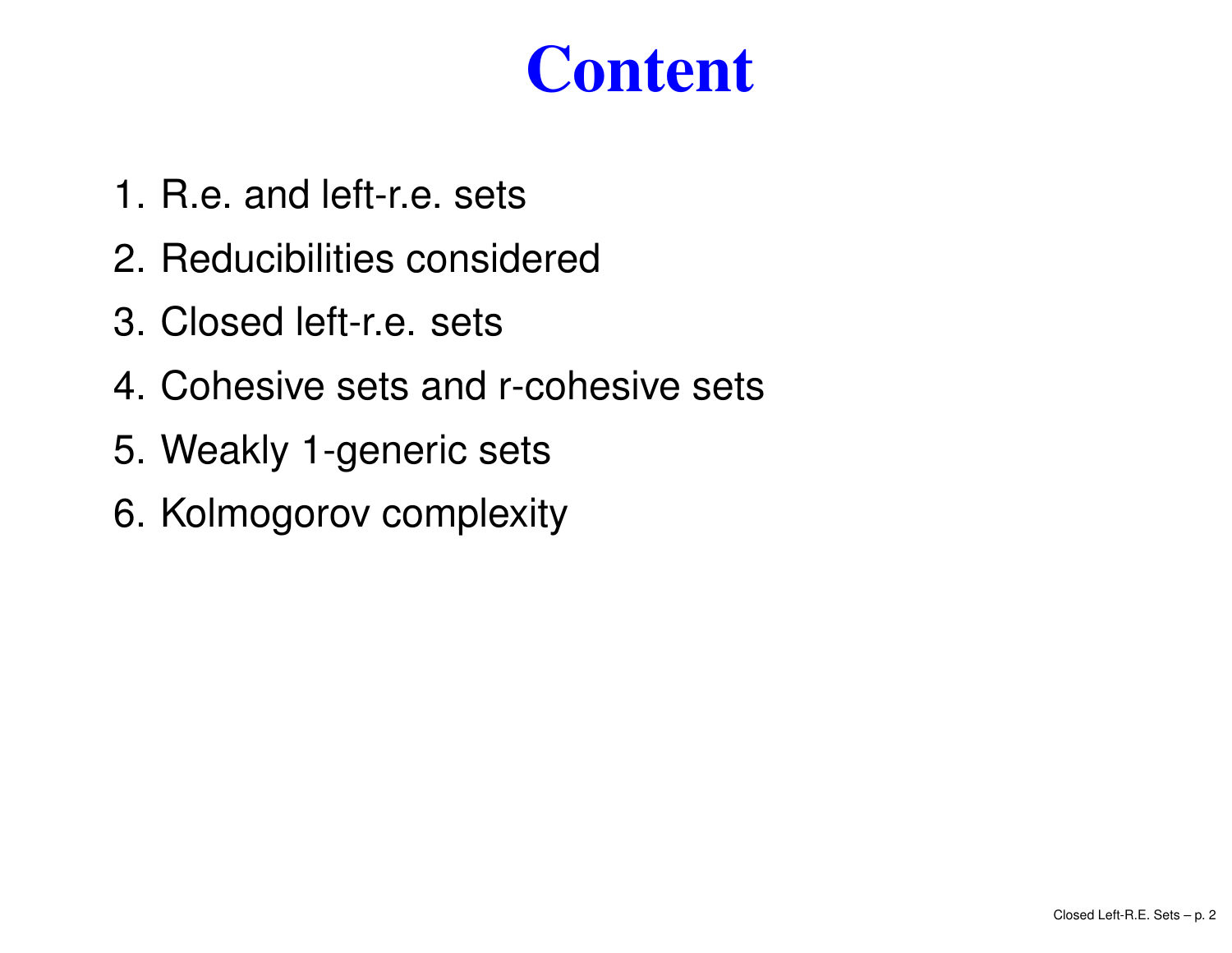### 1. R.e. and left-r.e. sets

A nonempty set A is r.e. iff it is the range of a recursive<br>function function.

Alternatively, one can say  $\bf{A}$  is r.e. iff it is the limit of a uniformly requirely accurate  $\bf{A}$ uniformly recursive sequence  $\mathbf{A_{0}}, \mathbf{A_{1}}, \ldots$  of sets with  $\rm {\bf A_n}\subseteq \rm {\bf A_{n+1}}$  $_1$  for all  $n$ .

 This can be generalised to approximation from the left. Let  $\rm A_n\leq_{lex}\rm A_{n+1}$ <u>At tha cummatric dittaranca at A</u>  $_1$  if either  $\mathbf{A_n} = \mathbf{A_{n+1}}$ 1 or the minimal element x of the symmetric difference of  ${\bf A_n}$  $_{\rm n}$  and  ${\rm A}_{\rm n+1}$  $_1$  is in  $A_{n+1}$ .

A set A is left-r.e. iff it is the limit of a uniformly recursive<br>sequence A  $\sim$  A set sots with A  $\sim$  set A set for all p sequence  $\mathbf{A_0}, \mathbf{A_1}, \dots$  of sets with  $\mathbf{A_n} \leq_{\mathbf{lex}} \mathbf{A_{n+1}}$  $_1$  for all  $_n$ .

R.e. sets are left-r.e. sets. Reason: If  $\mathbf{A_n} \subset \mathbf{A_{n+1}}$  $_1$  then  $\rm A_n<_{lex}A_{n+1}$ .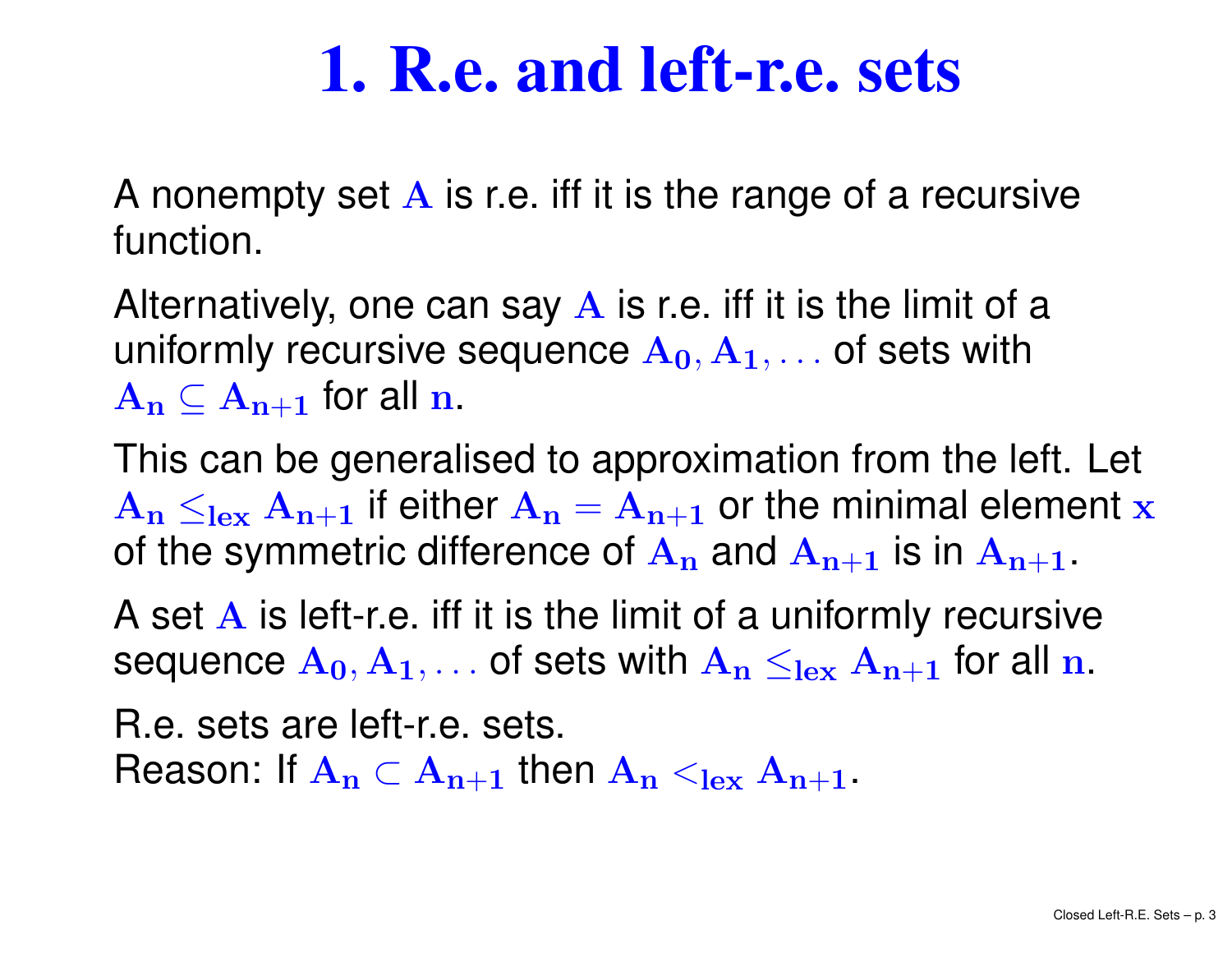# Examples

The halting problem  $\bf K$  is the most famous example of an<br>r.e. set which is not reqursive r.e. set which is not recursive.

Every set A has a real value  $real(A) = \sum_{n \in A} 2^{-n-1}$  and  $\Lambda$  is loft r.o. iff  $real(A)$  is the supremum of a requisive  $\bf{A}$  is left-r.e. iff  $\bf{real}(\bf{A})$  is the supremum of a recursive and interest set  $\bf{A}$ sequence of rationals.

Chaitin [1975] gave the example of a set, called  $\Omega$ , which is left-r.e. but not r.e.: Here the idea is to construct <sup>a</sup> universal prefix-free Turing machine  $\mathbf{T}\mathbf{M}$  which reads bits from a tape<br>and calculates in parallel: the set <u>Q</u> is chosen such that  $\mathbf{TM}$ and calculates in parallel; the set  $\Omega$  is chosen such that  $\textcolor{red}{\text{TM}}$ halts with probability  $\mathbf{real}(\mathbf{\Omega})$  when the bits on the tape are randomly drawn with respect to the uniform distribution.

A set A is recursive iff both, A and its complement, are r.e.<br>iff both A and its complement, are left r.e. sets. iff both,  ${\bf A}$  and its complement, are left-r.e. sets.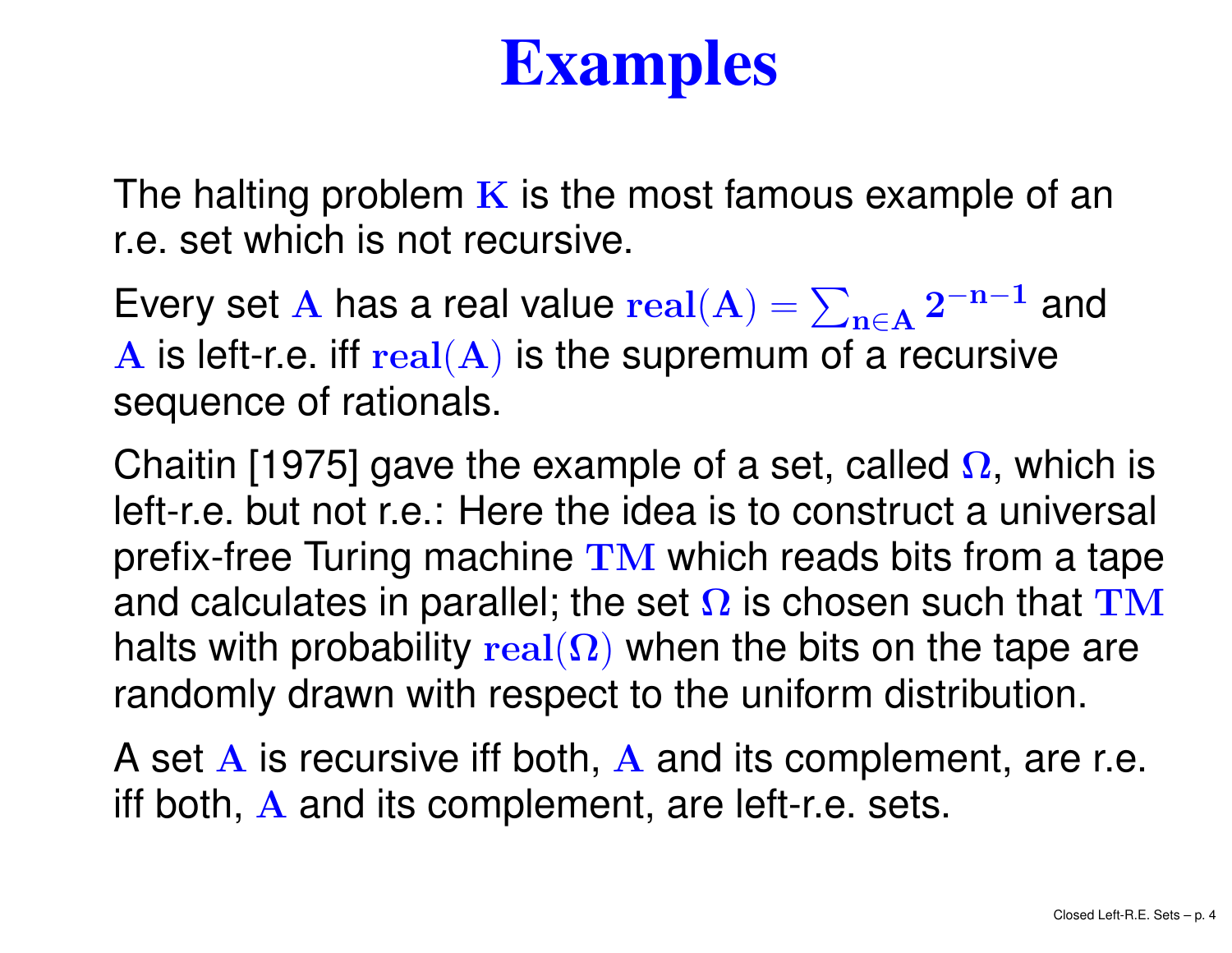## 2. Reducibilities

 $A \leq_{\textbf{asc}} B(A)$  is ascendingly reducible to  $B$ ) iff there is a non-decreasing requireive function  $f$  such that non-dor non-decreasing recursive function  ${\bf f}$  such that  $\forall \mathbf{x} \left[ \mathbf{x} \in \mathbf{A} \Leftrightarrow \mathbf{f(x)} \in \mathbf{B} \right].$ 

 $A \leq_m B$  (A is many-one reducible to B) iff there is a require to  $B$ ) and  $B$ . . . . . . . . recursive function  $\mathbf f$  such that  $\forall \mathbf x \, [\mathbf x \in \mathbf A \Leftrightarrow \mathbf f(\mathbf x) \in \mathbf B]$ .

 $A \leq_{c} B(A$  is conjunctively reducible to B) iff there is a require that  $A \leq_{c} B(A)$  is  $A \cap B$ recursive function  $\mathbf f$  such that  $\forall \mathbf x \, [\mathbf x \in \mathbf A \Leftrightarrow \mathbf D_{\mathbf f(\mathbf x)} \subseteq \mathbf B]$ .  $\mathbf{r} \circ \mathbf{r} \mathbf{D} \quad \mathbf{r} = \nabla \quad \mathbf{r} \mathbf{Z}$  $_{\mathbf{f}(\mathbf{x})}\subseteq\mathbf{B}].$ Canonical index  $\mathbf y$  of  $\mathbf D_{\mathbf y}\colon \mathbf y =$  $\sum_{\mathbf{z}\in \mathbf{D}_\mathbf{y}}$  $\bf 2^z$ .

 $A \leq_d B$  (A is disjunctively reducible to B) iff there is a measure is a measure is a mean of  $A$ racure recursive function  $\mathbf f$  such that  $\forall \mathbf x \, [\mathbf x \in \mathbf A \Leftrightarrow \mathbf B \cap \mathbf D_{\mathbf f(\mathbf x)}$  :  $_{\mathbf{f}(\mathbf{x})}\neq\emptyset].$ 

 $A \leq_{\bf p} B$  (A is positively reducible to B) iff there is a set C<br>with  $A \leq C$  of  $C \leq B$ with  $\mathbf{A}\leq_{\mathbf{d}}\mathbf{C}\wedge\mathbf{C}\leq_{\mathbf{c}}\mathbf{B}.$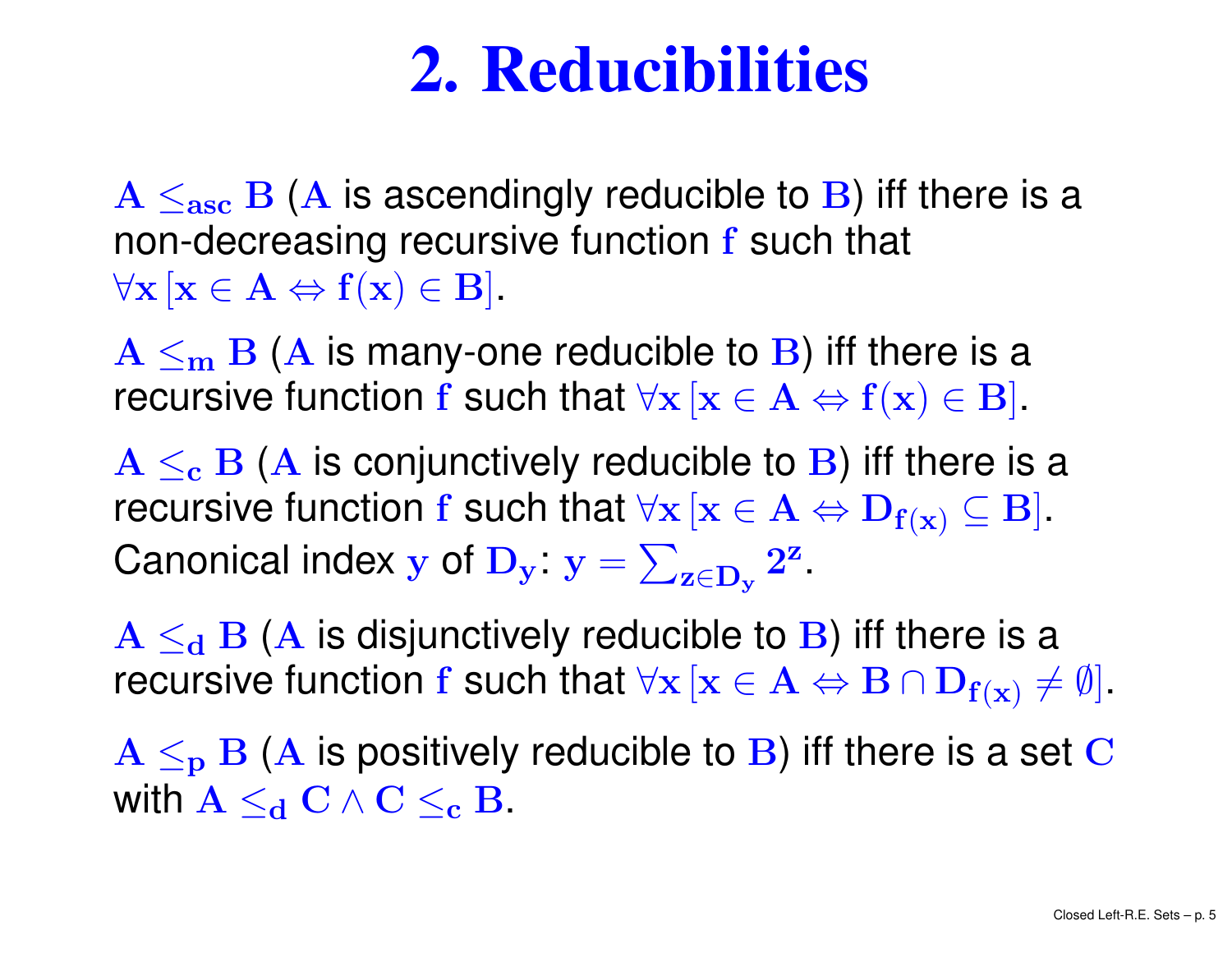# Examples

If  $B = \{3, 8\}$  and  $A = \{33, 88, 92\}$  then B is many-one reducible to A via the manning  $x \mapsto 11x$ reducible to A via the mapping  $\mathbf{x} \mapsto \mathbf{11x}$ .

The set  $\{3,8\}$  is ascendingly reducible to the set  $\{33, 88, 92\}$ . However, the set  $\{33, 88, 92\}$  is many-one reducible but not ascendingly reducible to the set  $\{3,8\}.$ 

The set  $\{x: 2x \in A \lor 2x + 1 \in A\}$  is disjunctively reducible<br>to A but in general, not conjunctively reducible to A and to A but, in general, not conjunctively reducible to A and<br>also not many one reducible or ascondingly reducible also not many-one reducible or ascendingly reducible.

Assume that  $\mathbf{A} = \{ \mathbf{a_0}, \mathbf{a_1}, \ldots \}$  with  $\mathbf{a_0} = \mathbf{1}$  and  $a_{n+1} \in \{2a_n, 2a_n + 1\}$  for all n. Then every set  $B$  which is neatively reducible to positively reducible to A is also disjunctively reducible to A.<br>Eurthermere, if A is non reqursive then no infinite r.e. set is Furthermore, if A is non-recursive then no infinite r.e. set is<br>many one reducible to A many-one reducible to  ${\bf A}.$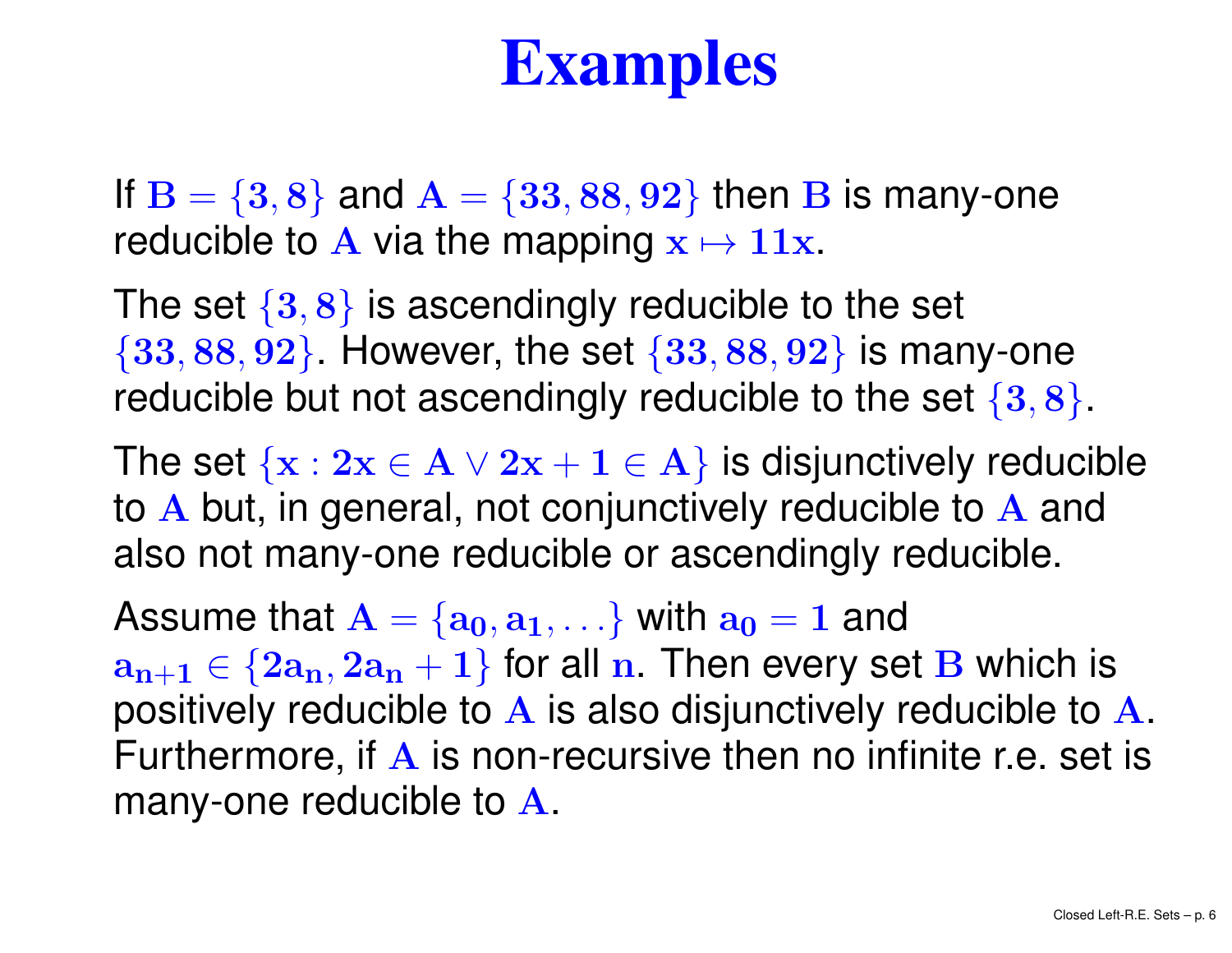## 3. Closedness

### **Definition**

A set A is many-one closed left-r.e. iff every B many-one<br>reducible to A is a left r.e. set reducible to A is a left-r.e. set.<br>A set A is assending closed lo

A set A is ascending closed left-r.e. iff every B ascendingly<br>reducible to A is a left r.e. set reducible to A is a left-r.e. set.<br>Similarly for the conjunctive, d

Similarly for the conjunctive, disjunctive and positive closedleft-r.e. sets.

#### **Remarks**

 If <sup>a</sup> set is <sup>a</sup> many-one closed left-r.e. set then it is also anascending-closed left-r.e. set.

Every r.e. set is <sup>a</sup> many-one closed left-r.e. set. Chaitin's Ω is a left-r.e. set but not an ascending closed<br>left r.e. set left-r.e. set.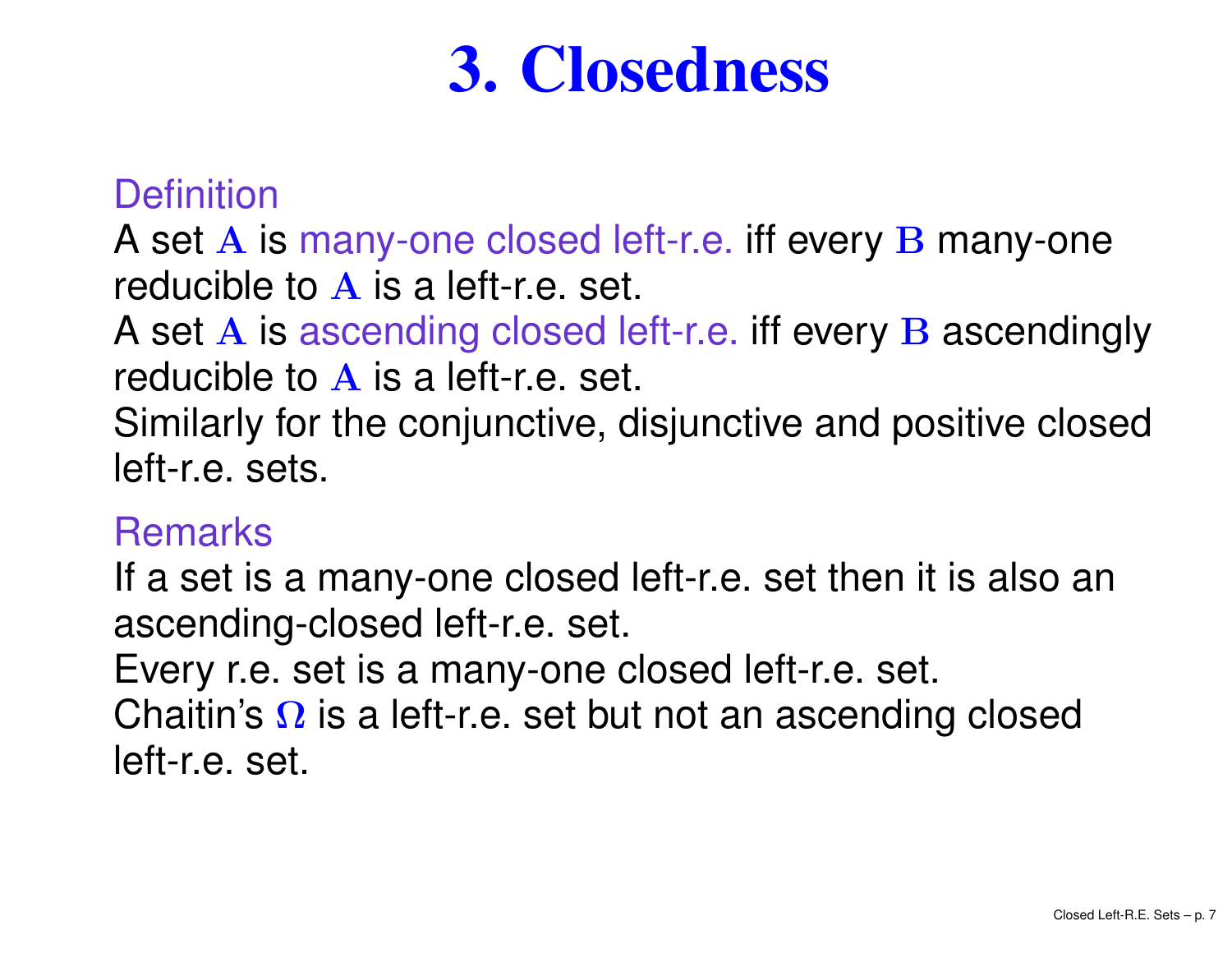# Example

If  ${\bf B}$  is r.e. and nonrecursive then the set

 $\mathbf{A} = \{ \mathbf{2}\mathbf{x} : \mathbf{x} \in \mathbf{B} \} \cup \{ \mathbf{2}\mathbf{x} + \mathbf{1} : \mathbf{x} \notin \mathbf{B} \}$ 

is left-r.e. but not an r.e. set. Given an approximation  $B_n$  of  $B$ , the approximation  $\mathbf{A_n} = \{2\mathbf{x} : \mathbf{x} \in \mathbf{B_n}\} \cup \{2\mathbf{x} + \mathbf{1} : \mathbf{x} \notin \mathbf{B_n}\}$  is then <sup>a</sup> left-r.e. approximation of <sup>A</sup>.

To see this, assume that  $A_{n+1}(y) \neq A_n(y)$  and y is the least such number. Then the x with  $2x \le y \le 2x + 1$ satisfies that  $\mathbf{x} \in \mathbf{B_{n+1}} - \mathbf{B_n}$  . It follows that  $2\mathbf{x} \in \mathbf{A_{n+1}} - \mathbf{A_n}$ .<br>Se  $\mathbf{A_{n+1}} = \mathbf{A_n}$ So  $2x = y$  and  $A_n <sub>lex</sub> A_{n+1}$ .

Note that the complement of **B** is ascendingly reducible to<br>A Hawaver, the complement of **B** is so repeat poitbor are A. However, the complement of B is co-r.e. and neither an<br>reason aloft reasot. So A is poither an association aloned r.e. nor a left-r.e. set. So A is neither an ascending closed<br>loft r.e. nor a many one closed left r.e. set left-r.e. nor <sup>a</sup> many-one closed left-r.e. set.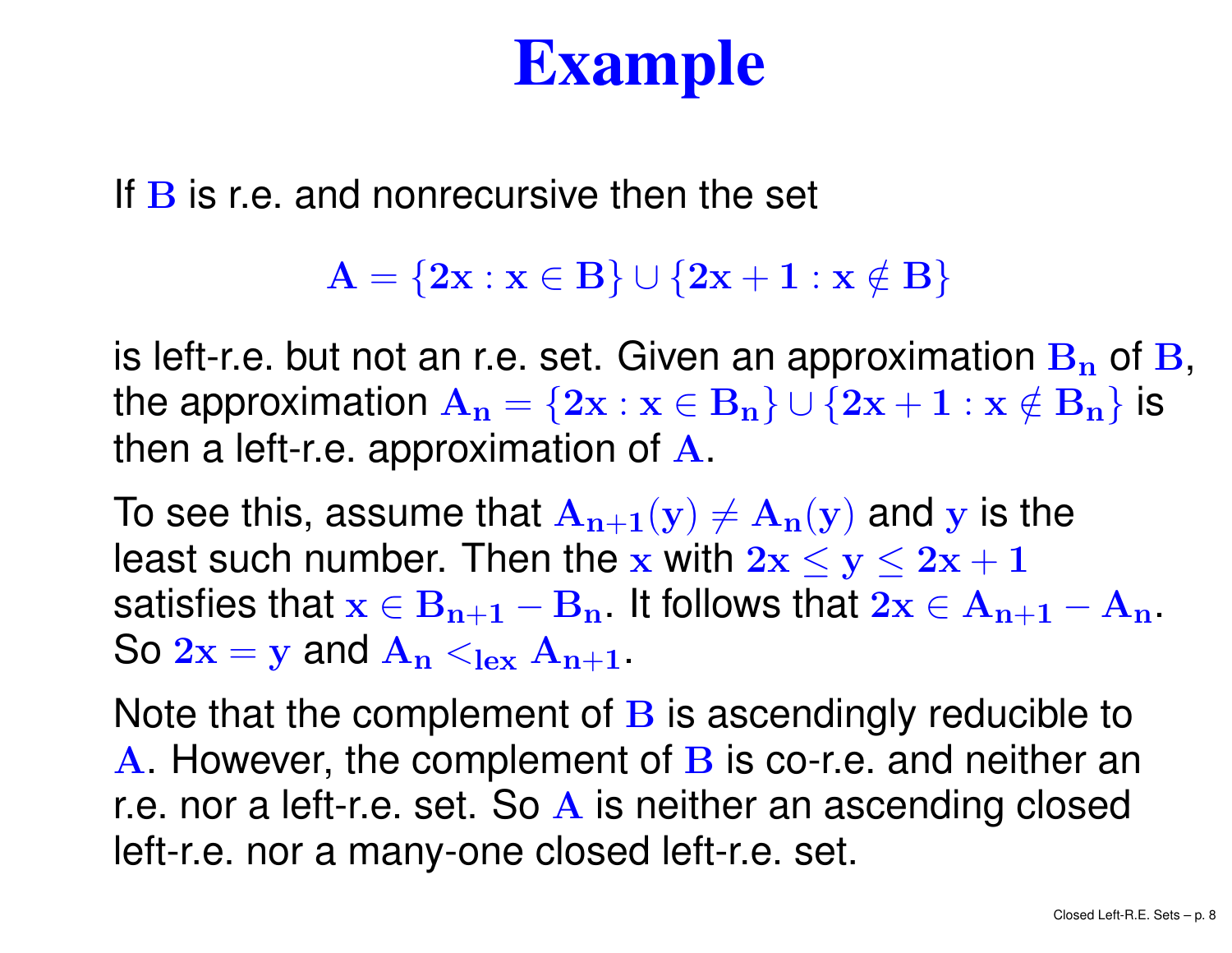## Existence of Closed Set

#### Theorem

There is <sup>a</sup> positive closed left-r.e. set which is not an r.e. set.

Basics of Construction of A

- A is not an r.e. set;
- $\bullet$   $\psi_{\mathbf{e}}^{\mathbf{A}}$ time computable positive reducibilities  $\psi_{\mathbf{e}}^\mathbf{A}$ e $\frac{A}{e}$  is left-r.e. for a numbering  $\psi_0, \psi_1, \ldots$  of polynomial e $\frac{A}{e}$  such that  $\textbf{use}(\psi_{\textbf{e}}^{\textbf{A}}% , \psi_{\textbf{e}}^{\textbf{A}}\cdot \psi_{\textbf{e}}^{\textbf{A}})$  $\left( \begin{matrix} \mathbf{A}\ \mathbf{e},\mathbf{X} \end{matrix} \right) \leq \mathbf{X}.$

Make movable finite sets  $\mathbf{X_{e,s}}$  with  $\min(\mathbf{X_{e+1,s}}) > \max(\mathbf{X_{e,s}})$ and  $\mathbf{X_{e,s}}$  converging to limit  $\mathbf{X_{e}}$ <sub>e</sub> and

$$
\mathrm{A}=\tilde{\mathrm{A}} \cup \bigcup_{\mathrm{\bf{2e}}} \mathrm{X}_{\mathrm{\bf{e}}}=\mathbb{N}-\bigcup_{\mathrm{\bf{2e}}+\mathrm{\bf{1}}} \mathrm{X}_{\mathrm{\bf{2e}}+\mathrm{\bf{1}}}
$$

for some r.e. set  $\tilde{\textbf{A}}$ .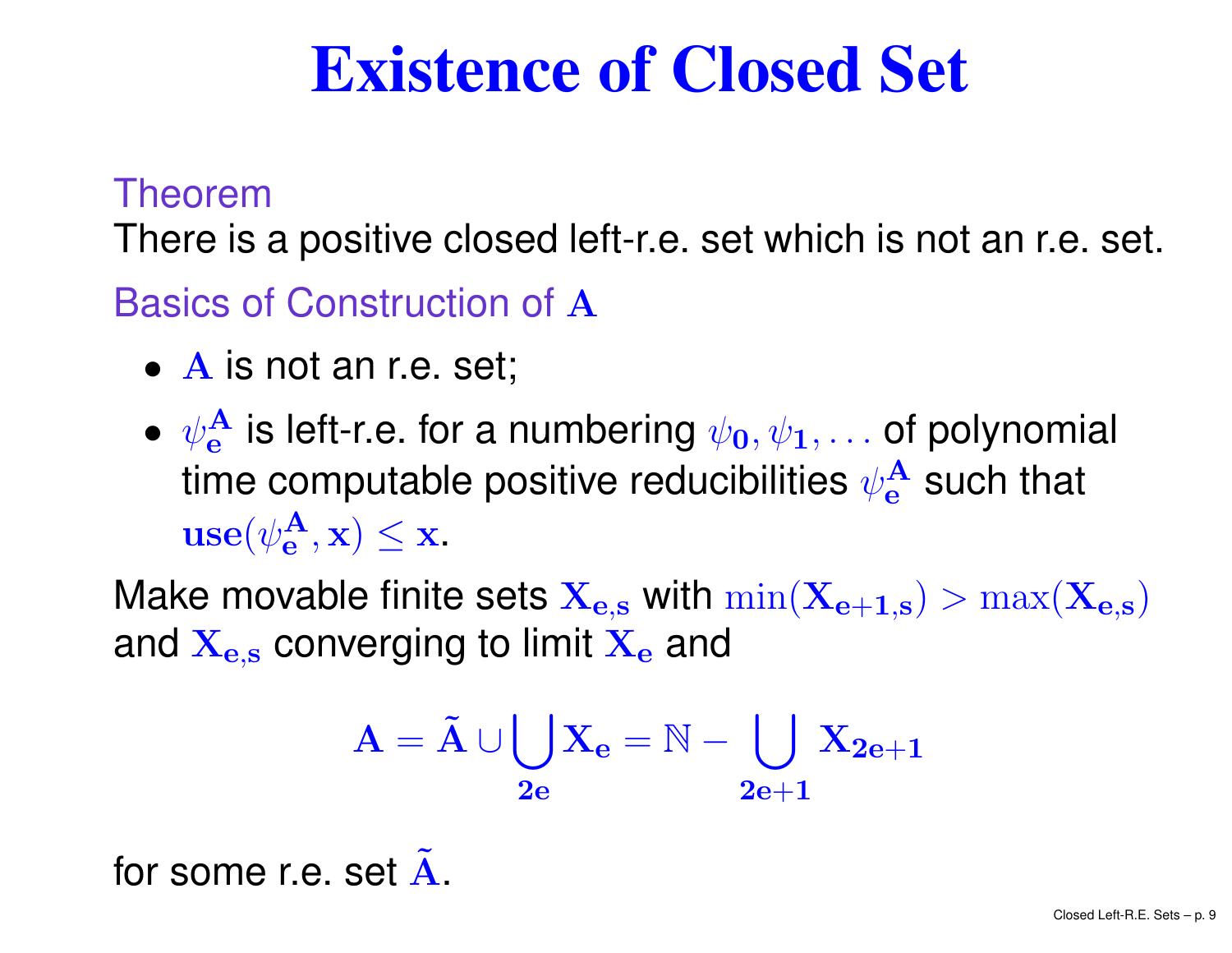# Requirements Used

Goals of the requirements.

- $\bullet$   $\rm\,R_{2d+1}$ : If  $\rm\,W_{d}$ ┓. intersects also some  $\bold {X_{2e+1}}$  ;  $_{\rm d}$  intersects infinitely many  $\rm X_{2e}$  then  $\rm W_{d}$
- $\bullet\,$   $\bf R$  $\mathbf{2}\langle \mathbf{d},\mathbf{e}\rangle\quad \psi$ : $\bf A$ ∪ $\mathbf{X_{2e}}$  $\mathbf{e}+$ 1 $\frac{\mathbf{A}\cup \mathbf{X_{2e+1}}}{\mathbf{d}}(\mathbf{y}) > \psi_\mathbf{d}^\mathbf{A}$  $\frac{\mathbf{A}}{\mathbf{d}}(\mathbf{y})$  for some  $\mathbf{y} \leq \max(\mathbf{X_{2e+1}}).$

Second requirements are intended to be made true for $\mathbf{e}=$ requirements do preserve that  $\psi^\mathbf{A}_\mathbf{d}$  $\mathbf{d}, \mathbf{d+1}, \ldots$  so that updates caused by first d $\frac{A}{d}$  is a left-r.e. set. The following restraints are utilised.

- $\text{Blk}_{2d+1}= 2e+1$  protect sets  $X_{0,s}, X_{1,s}, \ldots, X_{n,s}$ from being changed by any requirement  $\mathbf{R_{2d'+1}}$  wit  $\mathrm{X_{2e+1,s}}$  $_1$  with  $\mathbf{d'} > \mathbf{d}$  .
- $\bullet$   $\rm{Blk}_{2d}$ ILOMAN  $= 2e + 1$  says that one currently tries to satisfy<br> requirement  ${\bf R}$ type  $\rm R_{2/d\,\,\rm eV}$  $_{\bf 2\langle d,e\rangle}$  and that all requirements of the  $_{2/d \text{ s}}$  are satisfied for e  $^\prime$  with  $\mathbf{d}<\mathbf{e}$  $^{\prime} < \mathrm{e}$  .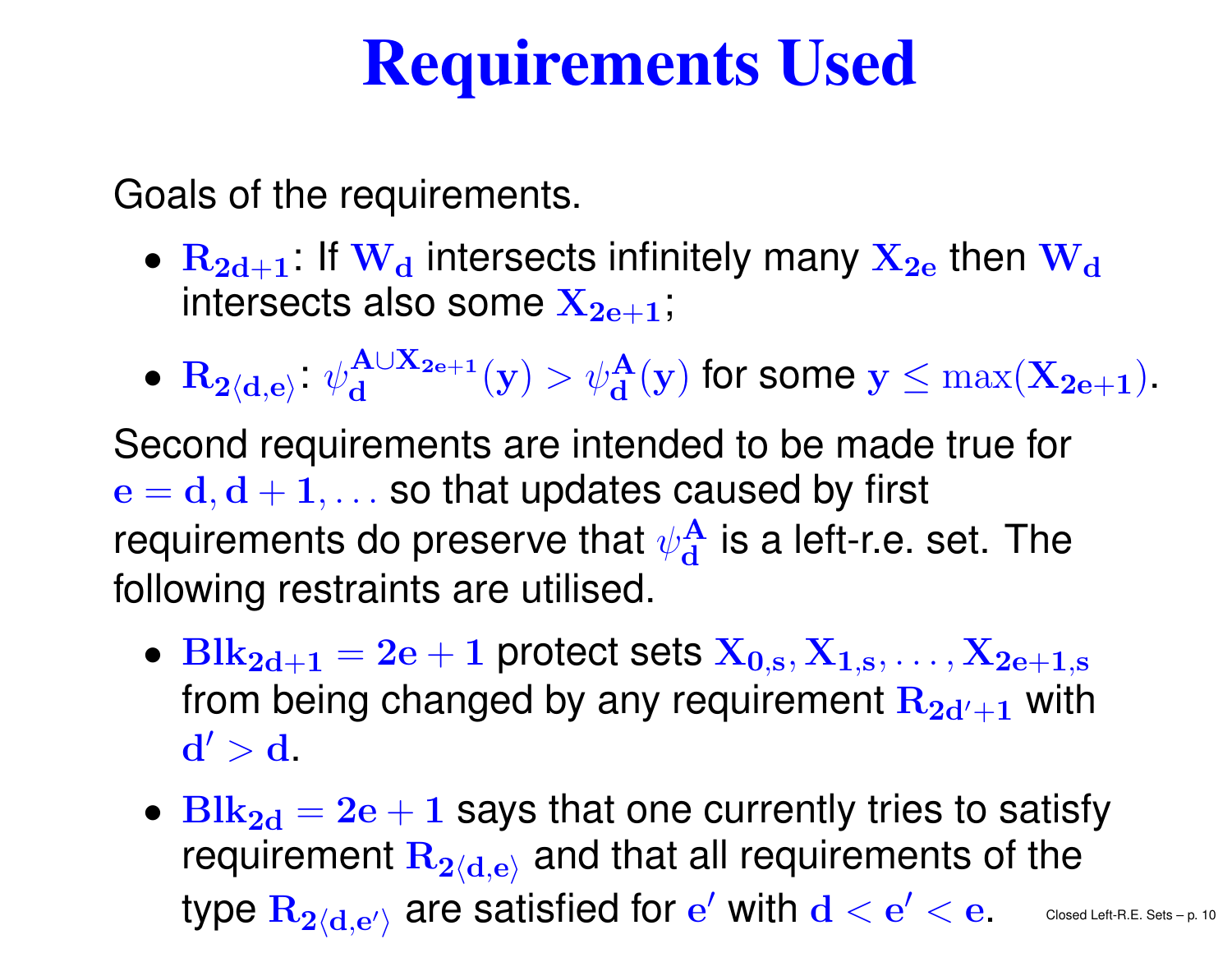### A is not an r.e. set

The requirement  $\rm R_{2d+1}$ IC TIDITO OF THOT A  $\cap$  M  $_1$  achieves that  $\rm A \ne W_d$ having that  $\mathbf{A} \cap \mathbf{W_d}$  is finite or that  $\mathbf{A} \cap \mathbf{W_d}$ <sub>d</sub> by either  $_{\mathbf{d}}$  is finite or that  $\mathbf{A}\cap\mathbf{W}_{\mathbf{d}}$ <sub>d</sub> intersects some  $\mathrm{X_{2e+1}}$  .

- $\bullet$   $\rm\,R_{2d+1}$ intersects  $\mathbf{X_{2e+2,s}}$  but not any  $\mathbf{W_{2e'+1,s}}$  with 1 requires attention at s with parameter e if  $W_{d,s}$  $e' \in \{0, 1, \ldots, e\}$  and  $Blk_{2d'+1} < 2e + 1$  for  $\textbf{Blk}_{\mathbf{2d}'}\neq \mathbf{2e}+\mathbf{1}$  for all  $\mathbf{d}'<\mathbf{d}$ .  $\mathcal{C}' \in \{\mathbf{0},\mathbf{1},\dots,\mathbf{e}\}$  and  $\mathbf{Blk}_{\mathbf{2d'+1}}$  $_{\mathbf{1}} < \mathbf{2}\mathbf{e} + \mathbf{1}$  for all  $\mathbf{d}' < \mathbf{d}$  and
- $\bullet$   $\rm\,R_{2d+1}$  $\mathbf{X_{c,s+1}}=\mathbf{X_{c+1,s}}$  for  $\mathbf{c}\geq\mathbf{2e+1},\,\tilde{\mathbf{A}}_{s+1}=\tilde{\mathbf{A}}_{s}\cup\mathbf{X_{2e+1,s}}.$  $\mathbf{r}_1$  acts by letting  $\mathbf{X_{c,s+1}} = \mathbf{X_{c,s}}$  for  $\mathbf{c} \leq 2\mathbf{e},$
- $\bullet$   $\text{Blk}_{2\text{d}'+}$ reset to  $\max\{2\mathbf{e}+1,2\mathbf{d}'+1\}.$ 11 is set to 0 for all  $d' > d$ . All  $Blk_{2d'} \ge 2e + 1$  are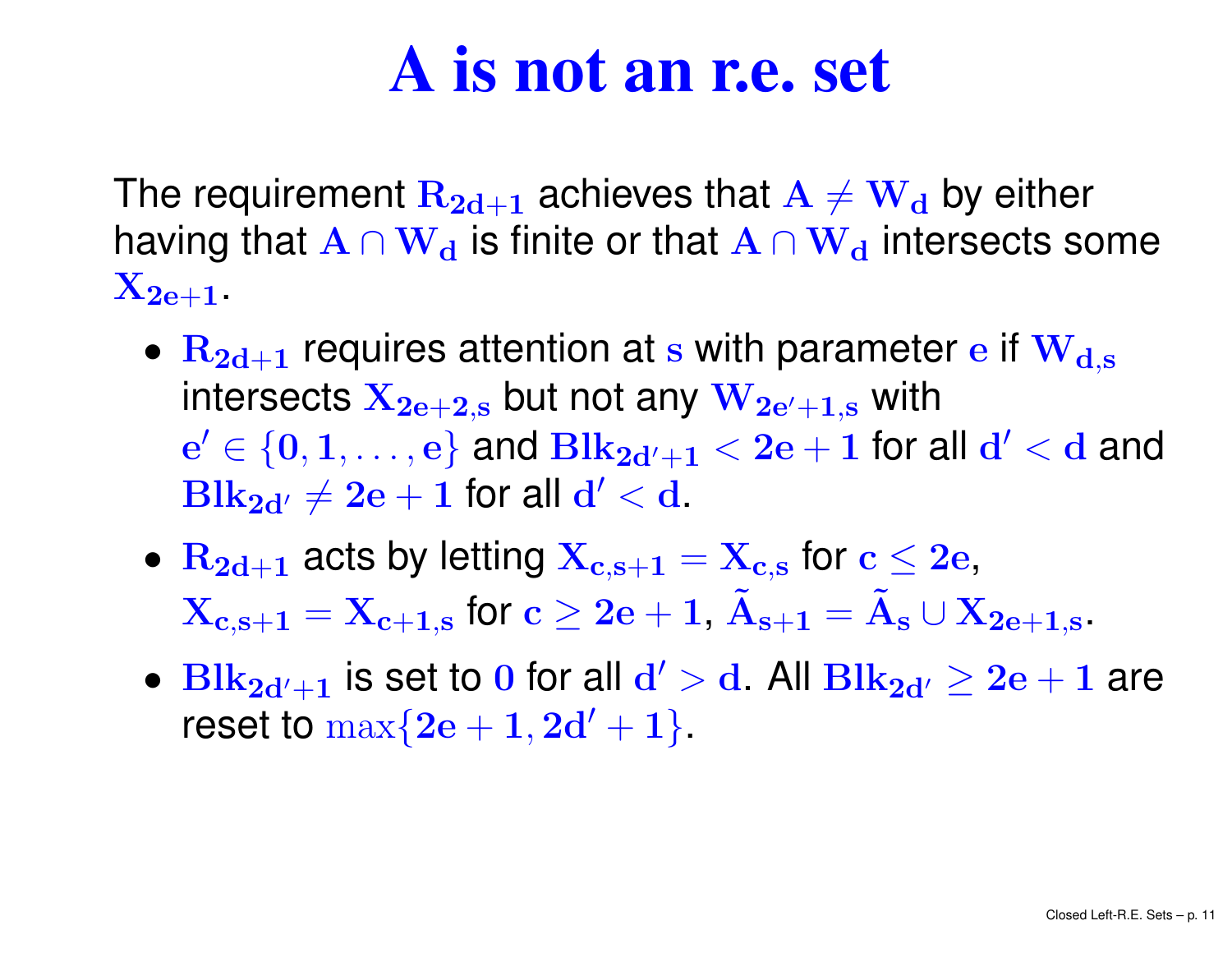### A is <sup>a</sup> positively closed left-r.e. set

The requirement  ${\bf R}$  $_{\mathbf{2}\langle \mathbf{d},\mathbf{e}\rangle}$  achieves that  $\psi^\mathbf{A}_{\mathbf{d}}$ d $\frac{A}{d}$  is a left-r.e. set.

- $\bullet\,$   $\bf R$  $\max(\mathbf{X_{2e+1,s}}) \leq \mathbf{s}$  and there is  $\mathbf{y} \leq \mathbf{s}$  with  $_{\bf{2}\langle d,e\rangle}$  requires attention at  $\bf{s}$  if  $\bf{Blk_{2d}}$  $= 2e + 1$  and  $\psi^{\mathbf{A}_{\mathbf{s}} \cup \{\mathbf{x}:\min(\mathbf{X_{2e+1,s})\leq \mathbf{x}\leq \mathbf{s}\}}(\mathbf{y}) > \psi^{\mathbf{A}_{\mathbf{s}}}$  $_{\mathbf{e}+1,\mathbf{s}}$ ) $\leq$ x $\leq$ s  $\mathbf{s}^{\prime}(\mathbf{y}) > \psi^{\mathbf{A}_{\mathbf{s}}}(\mathbf{y}).$
- $\bullet$  If  $\bf R$ ,我们也不会有什么。""我们的人,我们也不会有什么?""我们的人,我们也不会有什么?""我们的人,我们也不会有什么?""我们的人,我们也不会有什么?""我们的人  $_{\mathbf{2}\langle \mathbf{d},\mathbf{e}\rangle}$  acts then  $\mathbf{X_{2e+1,s+1}}$  $_{\bf 1}$  is the union of  $\mathbf{X_{2c+1,s}}$  for  $\mathbf{c}=\mathbf{e}, \mathbf{e+1}, \dots, \mathbf{s}$  and  $\mathbf{\tilde{A}_{s+1}}$  $\mathbf{X_{2c+2,s}}$  for  $\mathbf{c}=\mathbf{e}, \mathbf{e+1}, \dots, \mathbf{s-1}$  and  $\mathbf{X_{c,s+1}}=\mathbf{X_{c,s}}$  for  $_1$  it the union of  $\tilde{A}_s$  $_{\bf s}$  and  $\sim$  0 and  $\bf{V}$  $f \cap r$  $\mathbf{c} \leq 2\mathbf{e}$  and  $\mathbf{X_{c,s+1}}=\mathbf{x_{c+(2s-2e),s}}$  for  $\mathbf{c}\geq 2\mathbf{e}+2$ .
- Blk<sub>2d</sub> is updated to 2e + 3 and if  $d' > d \wedge B$ lk<sub>2d′</sub> > 2e + 1 then  $\text{Blk}_{2\mathbf{d}'+\mathbf{1}}$  is updated to  $\max\{2\mathbf{e}+3,2\mathbf{d}'+1\}$  . For a  $\mathbf{d}^{\prime}$  with  $\mathbf{Blk}_{\mathbf{2d}^{\prime}+1}=\mathbf{2e}^{\prime}+1,$   $\mathbf{Blk}_{\mathbf{2d}^{\prime}+1}$  is updated 11 is updated to  $\max\{2e+3, 2d'+1\}$  For all value  $2\mathrm{e}''+1$  with  $\mathbf{X_{2e'+1,s}}\subseteq \mathbf{X_{2e''+1,s+1}}$ .  $\mathbf{q}_1 = 2\mathbf{e}' + 1, \, \mathbf{Blk}_{2\mathbf{d}'+1}$  $_1$  is updated to the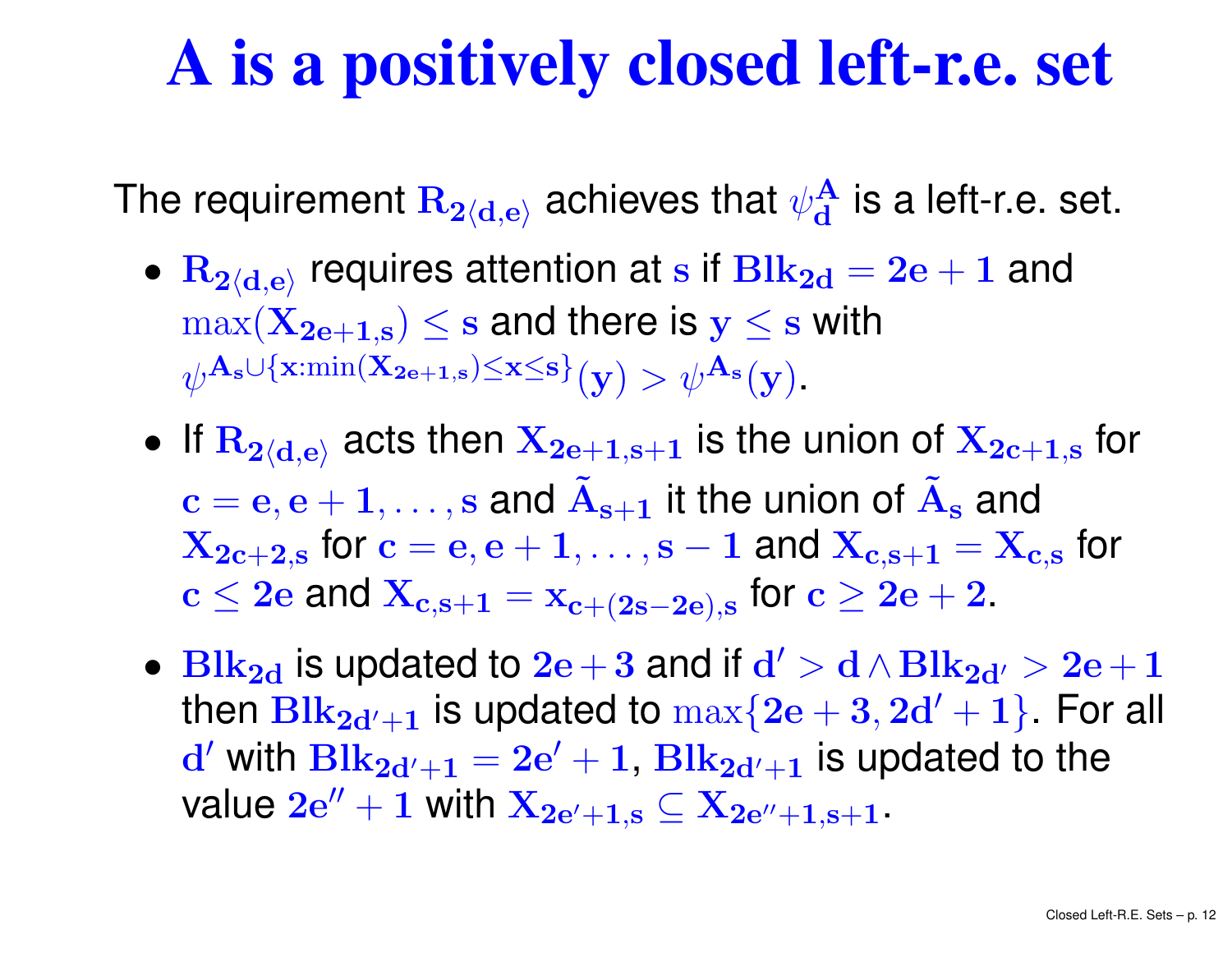## 4. Cohesive and r-cohesive sets

Definition [Friedberg 1958, Myhill 1956] A set A is cohesive iff A is infinite and for every r.e. set B,<br>either A Q B ar A B is finite either A∩B or A – B is finite.<br>A set A is r sebecive iff A is in A IC K-ANDAC

A set A is r-cohesive iff A is infinite and for every recursive<br>set **P** either A o **P** or A **P** is finite set  $\mathbf{B}$ , either  $\mathbf{A}\cap \mathbf{B}$  or  $\mathbf{A}-\mathbf{B}$  is finite.

 Every cohesive set is r-cohesive but not vice versa. No r.e. set is r-cohesive: If A is r.e. and infinite then A has<br>an infinite reqursive subset **P** which in addition satisfies th an infinite recursive subset B which in addition satisfies that<br>An applicipitions  ${\bf A}-{\bf B}$  is infinite.

Theorem [Soare 1969] There is <sup>a</sup> cohesive left-r.e. set.

### Theorem

Every r-cohesive left-r.e. set is actually an ascending closedleft-r.e. set.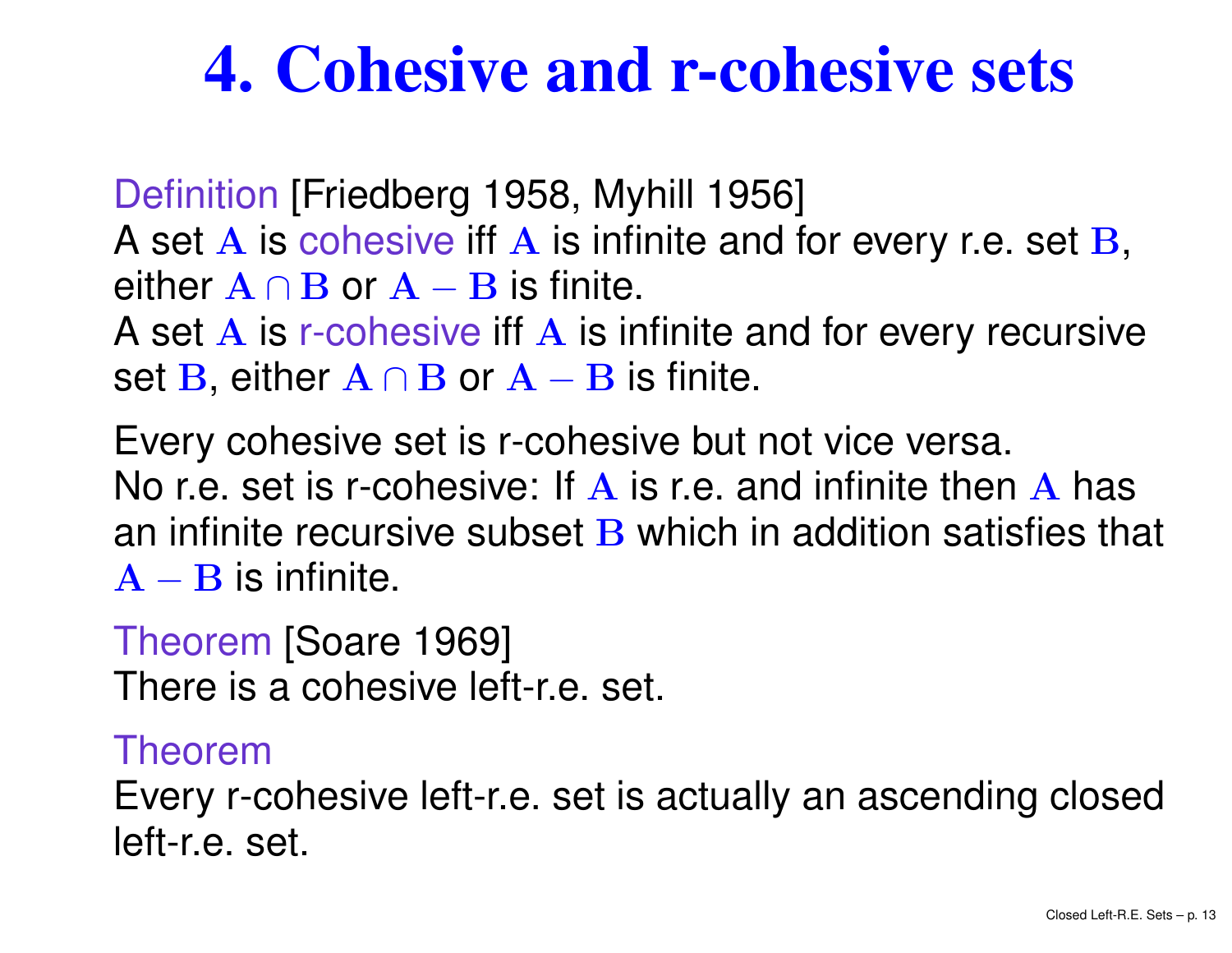### R-Cohesive Left-R.E. is Asc Closed

Let A be an r-cohesive and left-r.e. and let B be<br>ascondingly reducible to A via f. Assume that E ascendingly reducible to A via f. Assume that B is infinite;<br>otherwise B is trivially a loft r.e. sot. Then the range of f is otherwise B is trivially a left-r.e. set. Then the range of f is<br>infinite and requreive. Hence elmeet all elemente of A are infinite and recursive. Hence almost all elements of A are in<br>the range of £ say all above y. Given a left r.e. enumeration the range of **f**, say all above **u**. Given a left-r.e. enumeration  ${\bf A_n},$  there is a recursive sequence  ${\bf n_0}, {\bf n_1}, \dots$  such that  $A_{n_0}(x) = A(x)$  for all  $x \le u$  and  $A_{n_m}(x) = 1 \Rightarrow x \in range(f)$ for all  $\mathbf{x} \in \{\mathbf{u}, \mathbf{u} + \mathbf{1}, \dots, \mathbf{u} + \mathbf{m}\}$ . Now define

$$
\mathbf{B}_{\mathbf{m}}(\mathbf{x}) = \begin{cases} A_{n_m}(f(x)) & \text{if } f(x) \le u + m; \\ 0 & \text{otherwise.} \end{cases}
$$

Then the sequence of the  $\mathbf{B}_{\mathbf{m}}$  $_{\rm m}$  witnesses that B is a left-r.e.<br>then  $\mathbf{f}(\mathbf{x}) \in \Lambda$ set: Given  $\mathbf{y}\in\mathbf{B_{m}}-\mathbf{B_{m+1}},$  then  $\mathbf{f}(\mathbf{y})\in\mathbf{A_{n_m}}-\mathbf{A_{n_{m+1}}}$ there is an  $\mathbf{z} < \mathbf{f}(\mathbf{y})$  with  $\mathbf{z} \in \mathbf{A_{n_{m+1}}}-\mathbf{A_{n_m}}$ . Now  $\mathbf{z} > \mathbf{u}$  and  $_1$  and  $z=f(x)$  for some x. Now  $x < y$  and  $x \in B_{m+1}-B_m$ .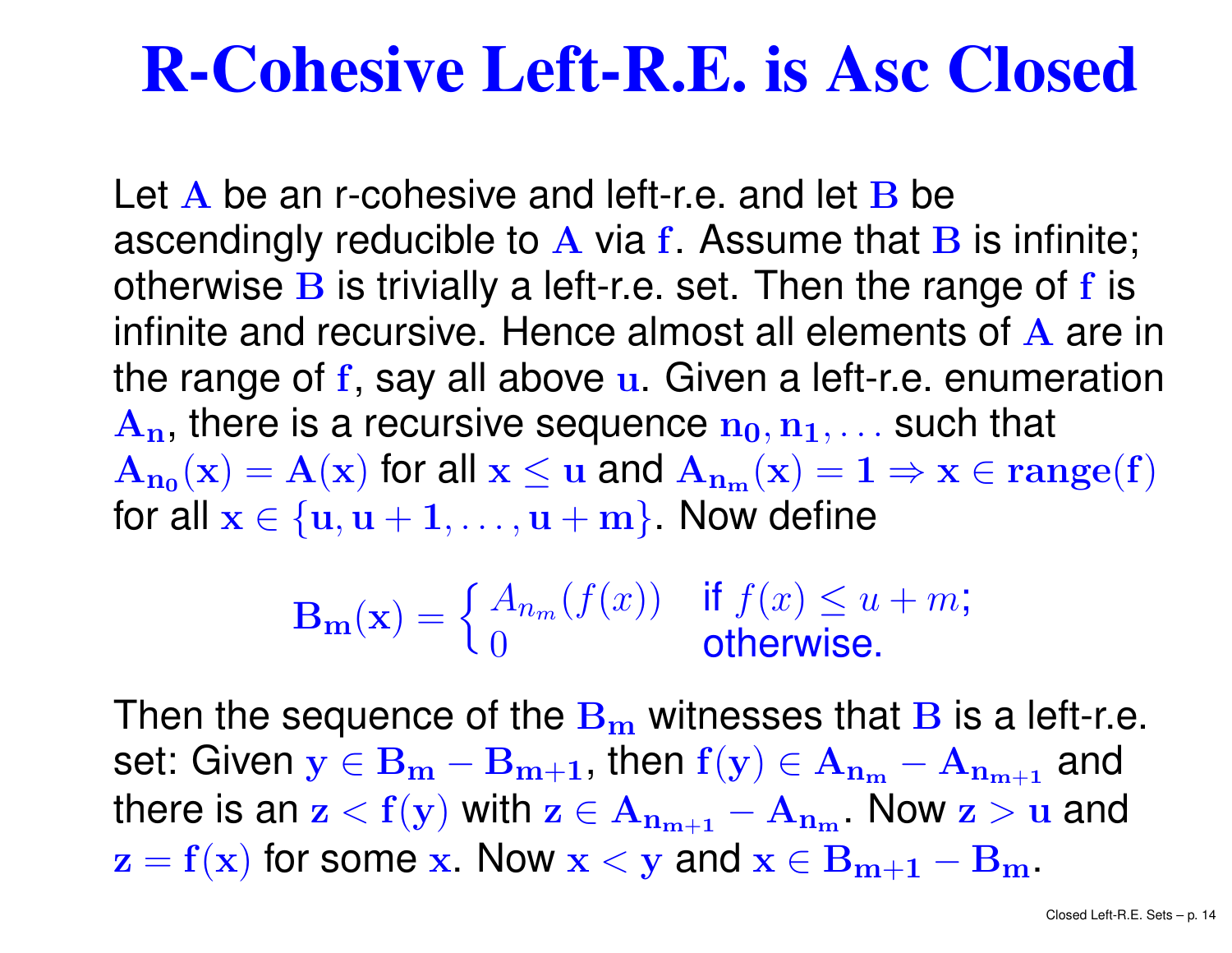## Closedness of Cohesive Sets

Theorem

There is <sup>a</sup> many-one closed left-r.e. set which is cohesive.

Theorem

There is <sup>a</sup> left-r.e. cohesive set which is not <sup>a</sup> many-oneclosed left-r.e. set.

Both sets are constructed using <sup>a</sup> variant of Friedberg'sconstruction of <sup>a</sup> maximal set using e-states.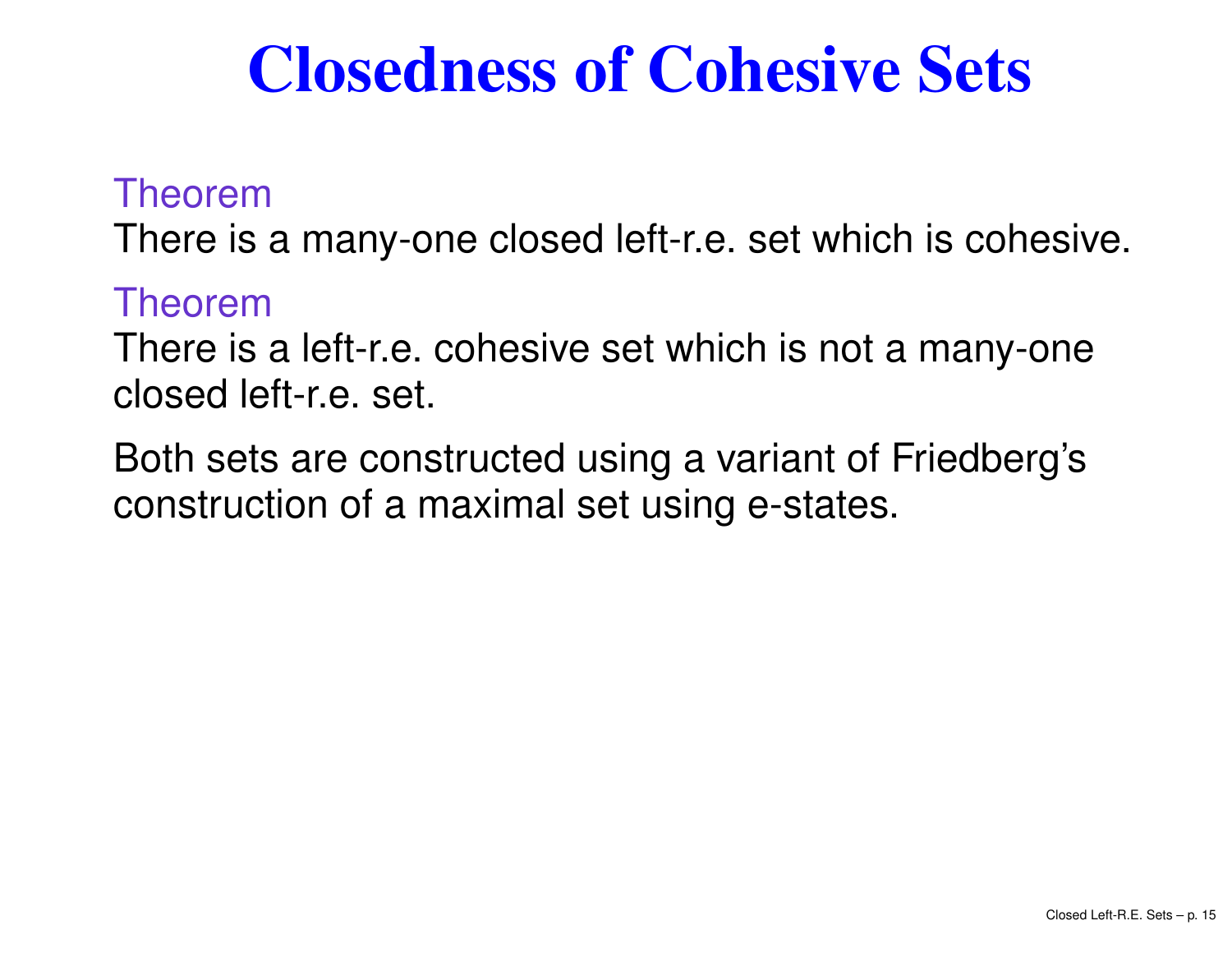# Supersets of Maximal Sets

A set A is maximal / r-maximal iff it is r.e. and its<br>complement is cohosive / r sebesive respectivel complement is cohesive / r-cohesive, respectively.

In the following, let  $\mathbf{a_0}, \mathbf{a_1}, \dots$  be the elements of the complement of  ${\bf A}$  in ascending order.

### Theorem

If A is maximal and B is left-r.e. then  $\mathbf{A} \cup \{ \mathbf{a_n} : \mathbf{n} \in \mathbf{B} \}$  is a<br>many and elecce left r.e. set many-one closed left-r.e. set.

If A is only r-maximal then the B constructed this way is still<br>asconding closed loft r.e. but might fail to be a many one. ascending closed left-r.e. but might fail to be <sup>a</sup> many-oneclosed left-r.e. set.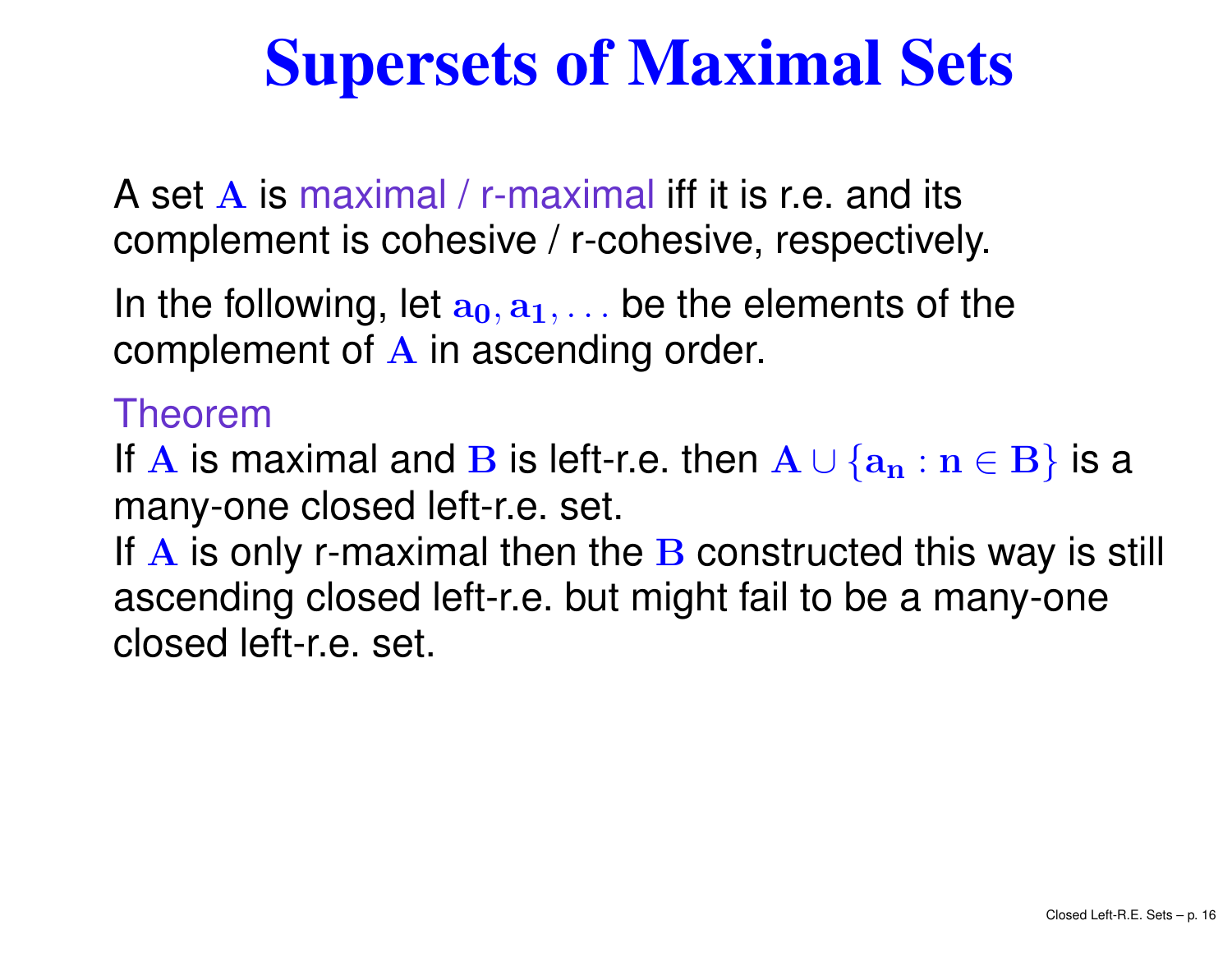# 5. Weakly 1-generic sets

### **Definition**

A set A is called 1-generic iff for every partial-recursive<br>extension function **E** either there are n m With extension function **F** either there are  $n, m$  with<br> $F(A(n)A(1) = A(n)A(1) = A(m)$  or t  $\mathbf{F}(\mathbf{A}(\mathbf{0})\mathbf{A}(\mathbf{1})\dots\mathbf{A}(\mathbf{n}))=\mathbf{A}(\mathbf{0})\mathbf{A}(\mathbf{1})\dots\mathbf{A}(\mathbf{m})$  or there is an  $\mathbf{n}$   $\Gamma(\tau)$ 71 I I **Contract Contract**  $\Omega$   $\sim$   $\Omega$ such that  $\mathbf{F}(\sigma)$  is undefined for all  ${\bf A}({\bf 0}){\bf A}({\bf 1})\ldots {\bf A}({\bf n}).$  $\sigma$  extending

A set A is called weakly 1-generic iff for every recursive<br>extension function **E** there are m with extension function F there are  $n, m$  with<br> $F(A(\Omega) A(1) = A(\Omega) A(1) = A(\Omega)$ 

 $\mathbf{F}(\mathbf{A}(\mathbf{0})\mathbf{A}(\mathbf{1})\dots\mathbf{A}(\mathbf{n})) = \mathbf{A}(\mathbf{0})\mathbf{A}(\mathbf{1})\dots\mathbf{A}(\mathbf{m}).$ 

 It is known that left-r.e. sets can only be weakly 1-genericbut not 1-generic.

#### Theorem

There is <sup>a</sup> many-one closed left-r.e. weakly 1-generic set.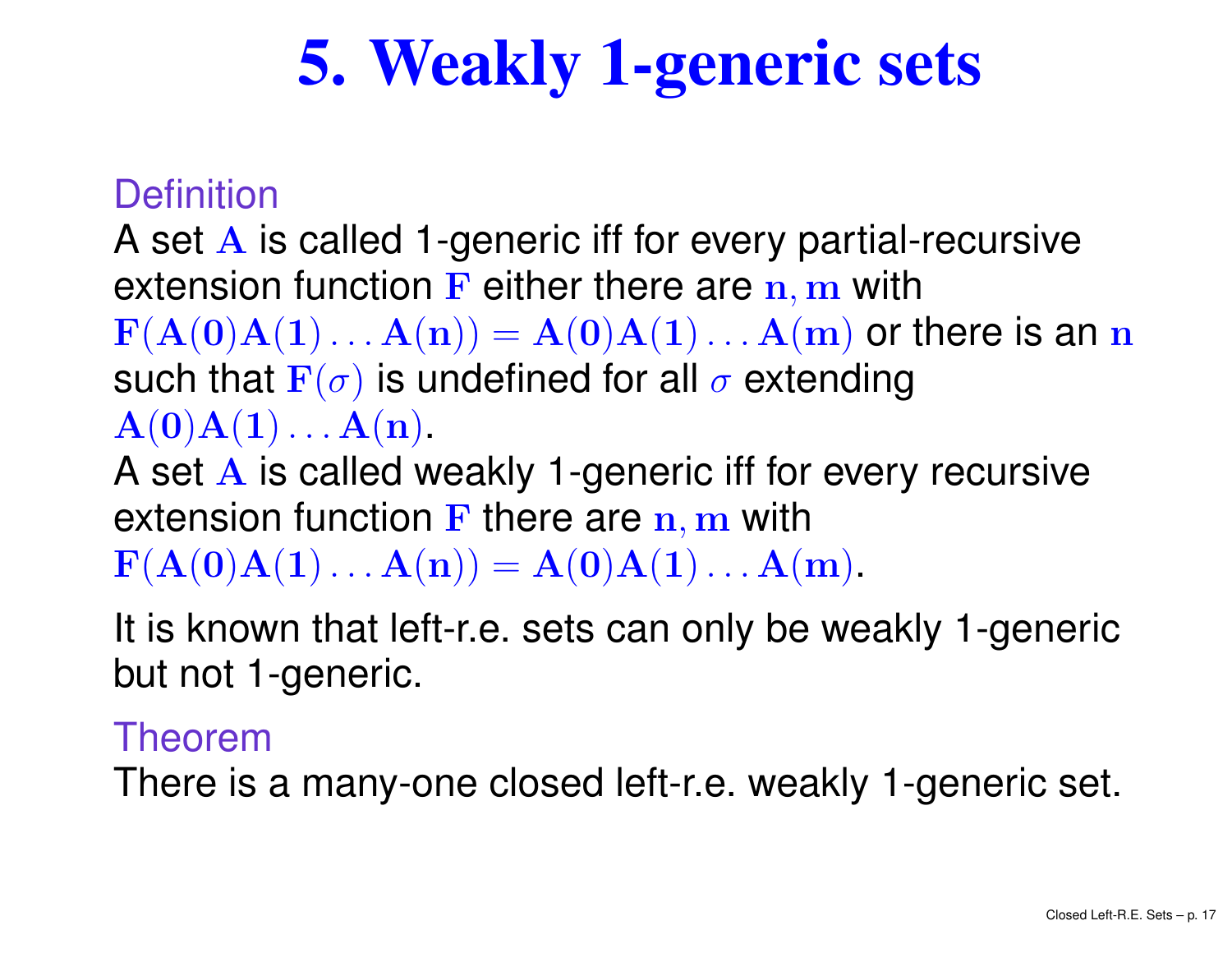# 6. Kolmogorov complexity

The Kolmogorov complexity  $\mathbf{C}(\sigma)$  of a string ヽ + to a universal machine U is the length of the shortest  $\mathbf{p}$ <br>such that  $\Pi(\mathbf{p}) = \boldsymbol{\varepsilon}$ . If and changes the universal mach  $\sigma$  with respect such that  $\mathbf{U}(\mathbf{p})=\sigma.$  If one changes the universal machine then there is the constant  $\mathbf c$  such that the complexity of each string does not change more than  $\mathbf c.$ 

Many investigations investigate the initial segment complexity  $\mathbf{n}\mapsto\mathbf{C}(\mathbf{A}(\mathbf{0})\mathbf{A}(\mathbf{1})\dots\mathbf{A}(\mathbf{n}))$  for sets  $\mathbf{A}.$ 

#### Theorem

The initial segment complexity of any ascending closedleft-r.e. set A is sublinear.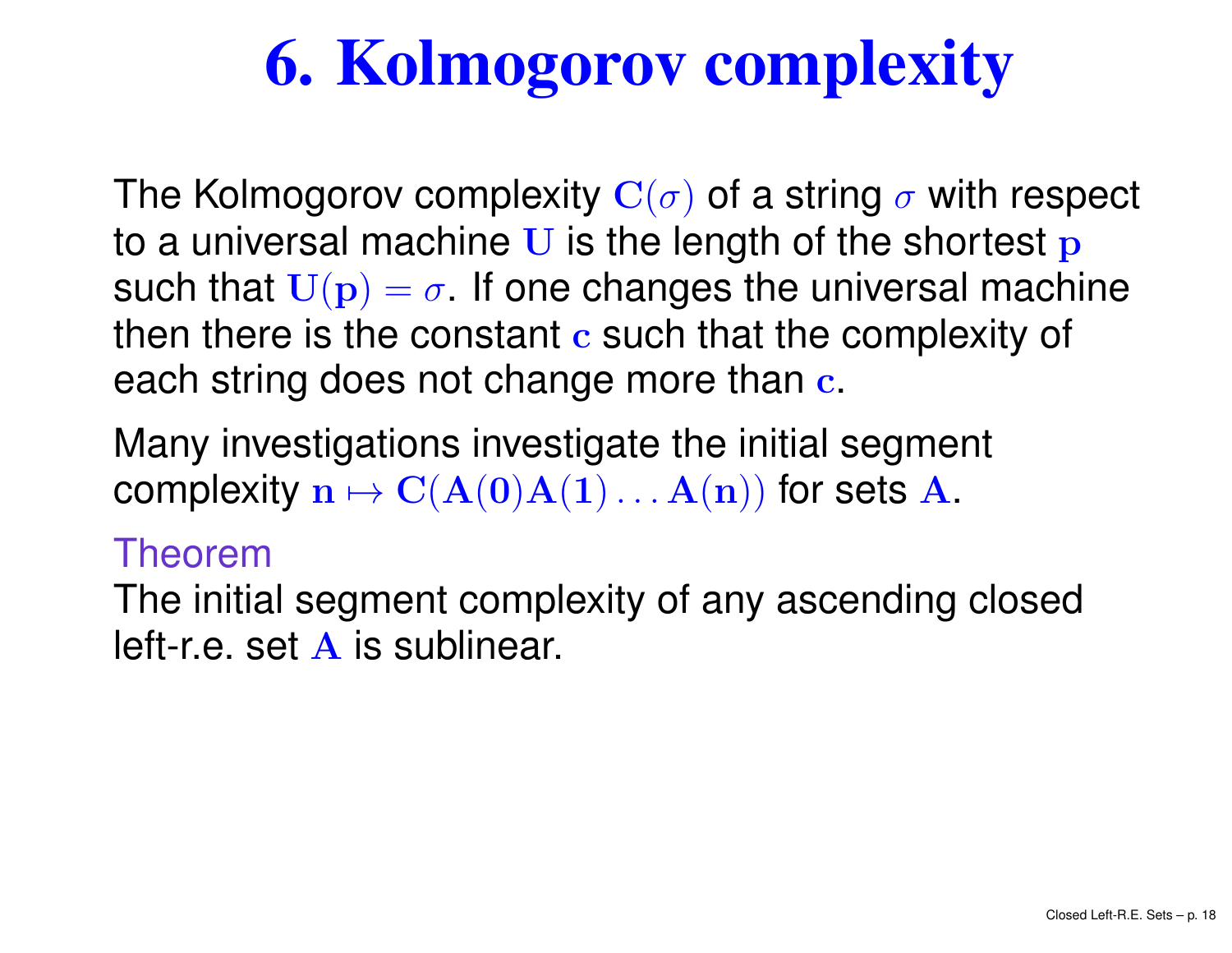# Proof of Sublinearity

Given c, A can be viewed as the join of c sets<br>B. B. C. B. and oach sot B, is asconding r  $\mathbf{B_1}, \mathbf{B_2}, \dots, \mathbf{B_c}$  and each set  $\mathbf{B_d}$  is ascending  $\mathrm B_\mathrm c$  $\frac{\text{c}}{\text{c}}$  and each set  $\text{B}_\text{d}$ d is ascending reducible to A. Hence every  $\mathbf{B_{d}}$  ${\bf A}({\bf 0}){\bf A}({\bf 1})\ldots {\bf A}({\bf c}\cdot{\bf n} - {\bf 1}).$  $_{\mathbf{d}}$  is left-r.e. and one now considers

There is a  ${\bf d}$  on which the left-r.e. approximation  ${\bf B}_{{\bf d},{\bf s}}$  below n converges last at time  $t$ ; this  $t$  can be computed from  $\bf{B}_d(0)B_d(1) \ldots B_d(n-1)$ . Now  $\bf{A}(c \cdot m+b) = B_b(m)$  for all  $\mathbf{L} \subset \mathbf{C}$  $\begin{array}{ccc} \n\begin{array}{ccc} \n\end{array} & \n\begin{array}{ccc} \n\end{array} & \n\begin{array}{ccc} \n\end{array} & \n\begin{array}{ccc} \n\end{array} & \n\begin{array}{ccc} \n\end{array} & \n\end{array}$  $(c, m + h)$  –  $\mathbf{b} \in \{1, \ldots, c\}$  and all  $\mathbf{m} < \mathbf{n}$ , hence  $\mathbf{A}(\mathbf{c} \cdot \mathbf{m} + \mathbf{b}) = \mathbf{B}_{\mathbf{b}, \mathbf{t}}(\mathbf{m})$  $\mathbf{R}$ ,  $(\mathbf{0})\mathbf{R}$ ,  $(\mathbf{1})$   $\mathbf{R}$ ,  $(\mathbf{n}$   $\mathbf{1})$  Thus for all  ${\bf t}$  computed from  ${\bf B_d(0)B_d(1) \dots B_d(n-1)}.$  Thus the  $\Omega$  ho cor first  $\mathbf{c} \cdot \mathbf{n}$  bits of  $\mathbf{A}$  can be computed from  $\mathbf{d}$  and the first  $\mathbf{n}$ <br>bits of  $\mathbf{D}$ bits of  $\mathbf{B}_{\mathbf{d}}$  .

So, for every c there is a constant  $k$  with  $\mathbf{C}(\mathbf{A}(\mathbf{0})\mathbf{A}(\mathbf{1})\dots\mathbf{A}(\mathbf{n} \mathbf{1}))\leq \mathbf{n}/\mathbf{c}+\mathbf{k}.$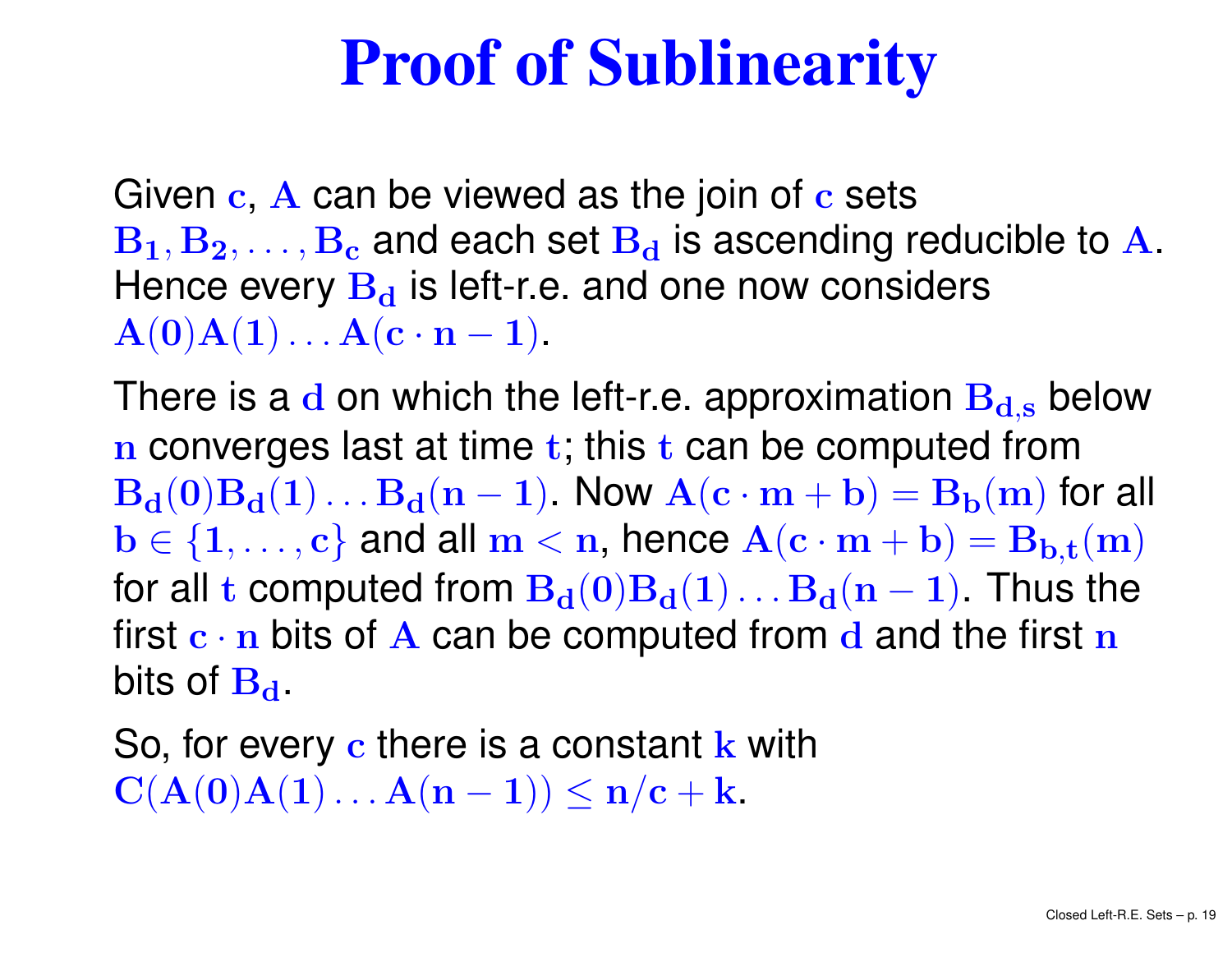# More on Kolmogorov complexity

### Theorem

Given a recursive increasing and unbounded function  ${\bf f}$ there is a ascending closed left-r.e. set  $\bf{A}$  with  $\bf{C}(\bf{A}(\bf{0}),\bf{A}(\bf{1}),\bf{A}(\bf{2})) > \bf{E}(\bf{f}(\bf{r}),$  for almost all  $\bf{r}$  $\mathbf{C}(\mathbf{A}(\mathbf{0})\mathbf{A}(\mathbf{1})\dots\mathbf{A}(\mathbf{n}))\geq \mathbf{n} / \mathbf{f}(\mathbf{n})$  for almost all  $\mathbf{n}$ .

### Theorem

Given a recursive increasing and unbounded function  ${\bf f}$ there is a many-one closed left-r.e. set  $\bf{A}$  with  $\bf{C}(\bf{A}(\bf{0}),\bf{A}(\bf{1}),\bf{A}(\bf{0}))$  $\mathbf{C}(\mathbf{A}(\mathbf{0})\mathbf{A}(\mathbf{1})\dots\mathbf{A}(\mathbf{n}))\geq \mathbf{n} / \mathbf{f}(\mathbf{n})$  for infinitely many  $\mathbf{n}$ .

#### Theorem

If a set A is conjunctively closed left-r.e. or disjunctively<br>closed left r.e. then for every a b 0 and almost all n closed left-r.e. then for every  $\varepsilon > 0$  and almost all n,  $\mathbf{C}(\mathbf{A}(\mathbf{0})\mathbf{A}(\mathbf{1})\dots\mathbf{A}(\mathbf{n})) \leq (2+\varepsilon)\cdot\log(\mathbf{n}).$ 

### Remark

 These theorems prove also that there is <sup>a</sup> many-one closedset which is not conjunctively closed or disjunctively closed.<br>Closed Left-R.E. Sets – p. 20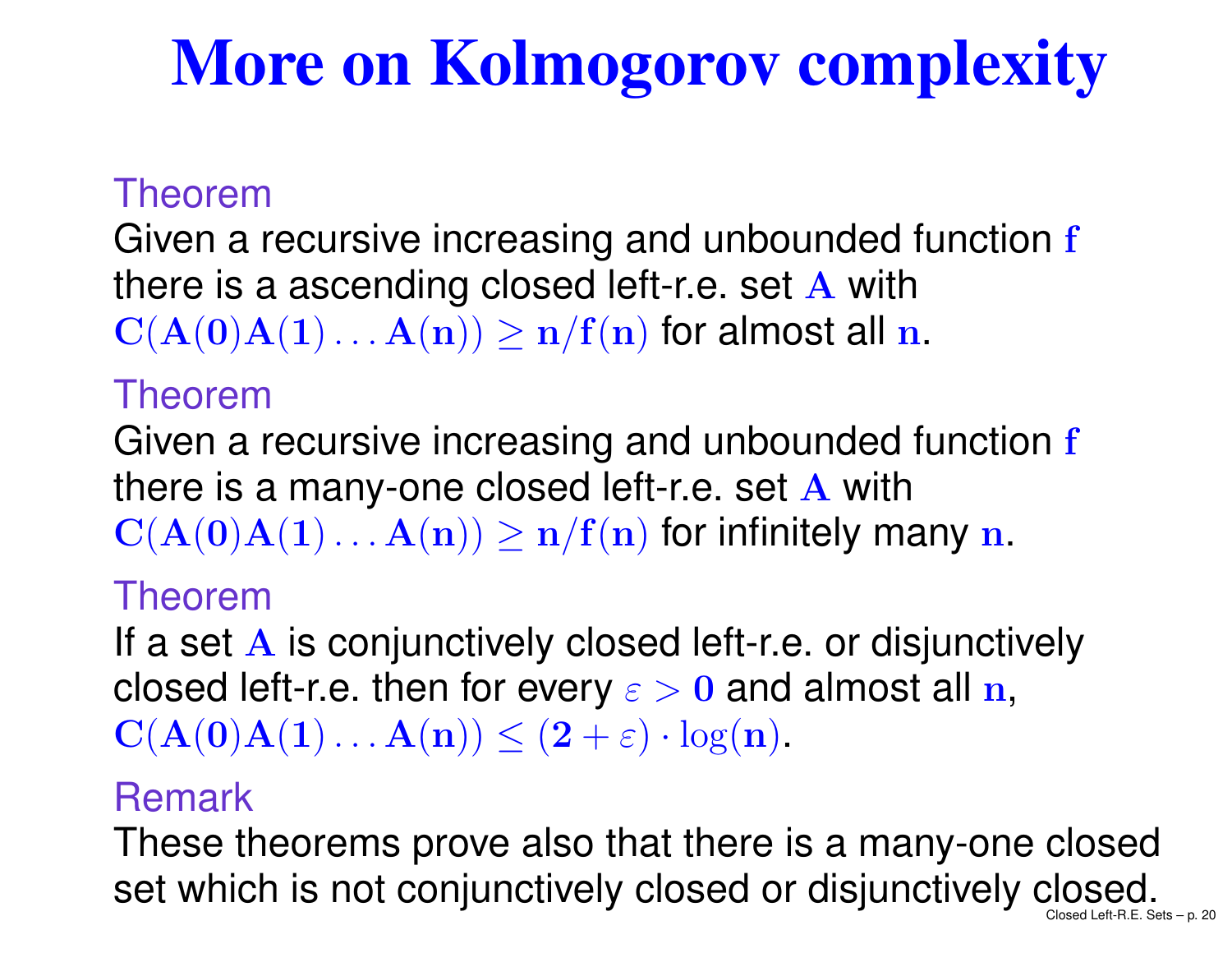# Summary

This talk introduced <sup>r</sup> closed left-r.e. for reducibilities r.

For sets, the implications r.e. ⇒ positive closed left-r.e. ⇒<br>many-one closed left-r.e. → ascending closed left-r.e. → many-one closed left-r.e. ⇒ ascending closed left-r.e. ⇒<br>left-r ല hold and no arrow can be reversed left-r.e. hold and no arrow can be reversed.

Cohesive, r-cohesive and weakly 1-generic sets are not r.e. but can be many-one closed left-r.e.; furthermore there is an ascending closed left-r.e. set which is cohesive and not many-one closed left-r.e.; however every cohesive left-r.e. set is also an ascending closed left-r.e. set.

The initial segment complexity of ascending closed left-r.e. sets is sublinear and can be kept near to linear; for many-one closed left-r.e. sets, one can obtain such bounds infinitely often; for conjunctive / disjunctive / positive closedleft-r.e. sets the bound is logarithmic.